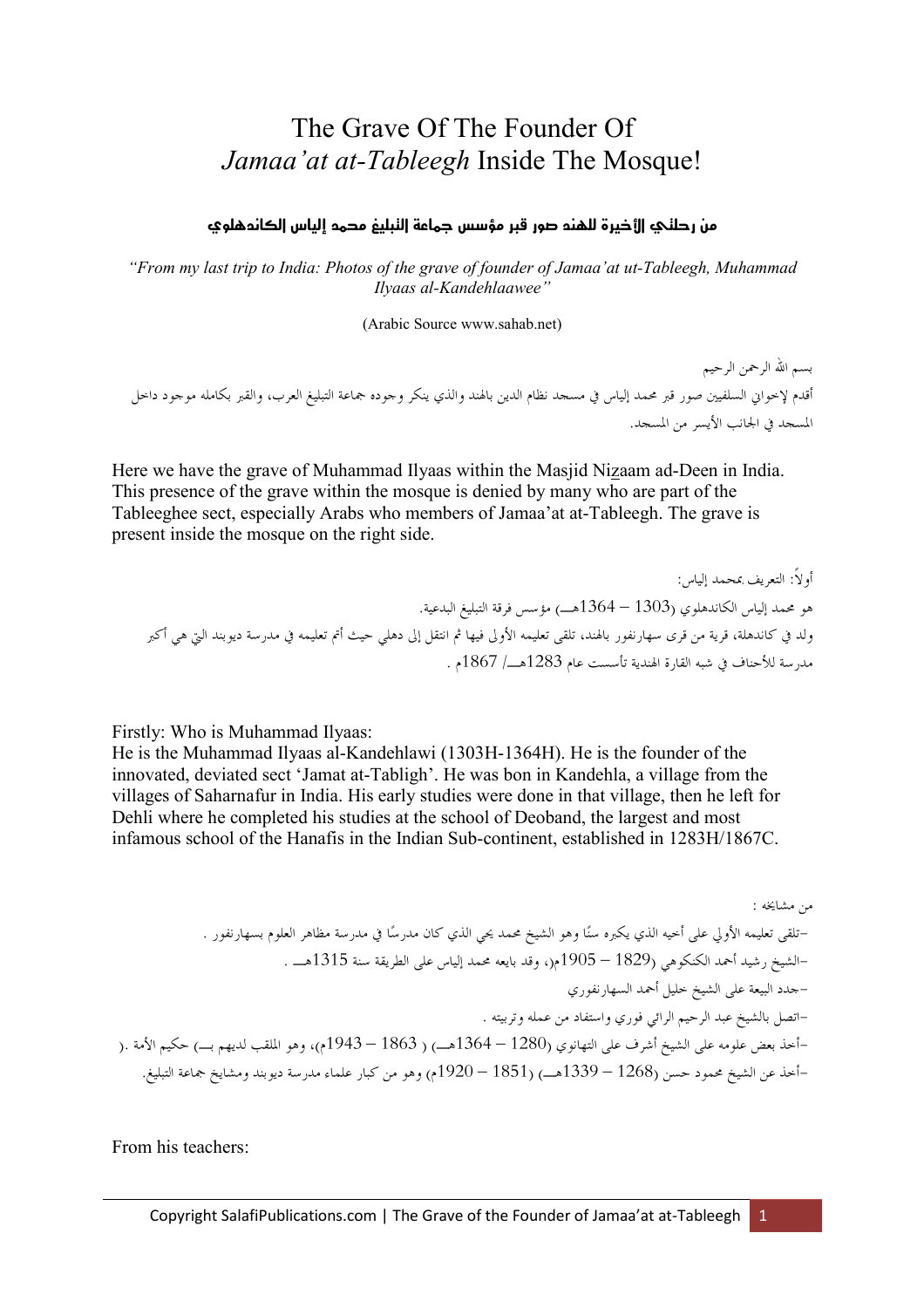- He took his first studies from his older brother, 'Shaikh' Muhammad Yahyah, who was a teacher at the Madrassah Muzaahir al-'Uloom in Saharnafur.
- k 'Shaikh' Rasheed Ahmad al-Kankoohee (1829-1905C). Muhammad Ilyaas gave him the pledge of soofee allegiance, or bai'ah, in the year 1315H.
- He renewed his bai'ah to 'Shaikh' Khaleel Ahmad as-Saharnafuree.
- He connected himself to 'Shaikh' Abdur-Raheem ar-Ra'eefooree and 'benefitted' from his knowledge and cultivation.
- He took some his sciences of the religion from 'Shaikh' Ashraf 'Ali at-Tahaaniwee (1280-1364H/1863-1943H) and he is called by them 'hakeemul-ummah', or 'the wise man of the ummah'!
- k He took from 'Shaikh' Mahmood Hasan (1268-1339H/1851-1920H). He is from the 'great scholars' of the Deobandee school and from the 'shaikhs' of the Tablighi Jamaat.

ثانيا: هذه صور مسحد نظام الدين من الخارج:

Secondly: Here are the pictures of the Nizaam ad-Deen Mosque from the outside: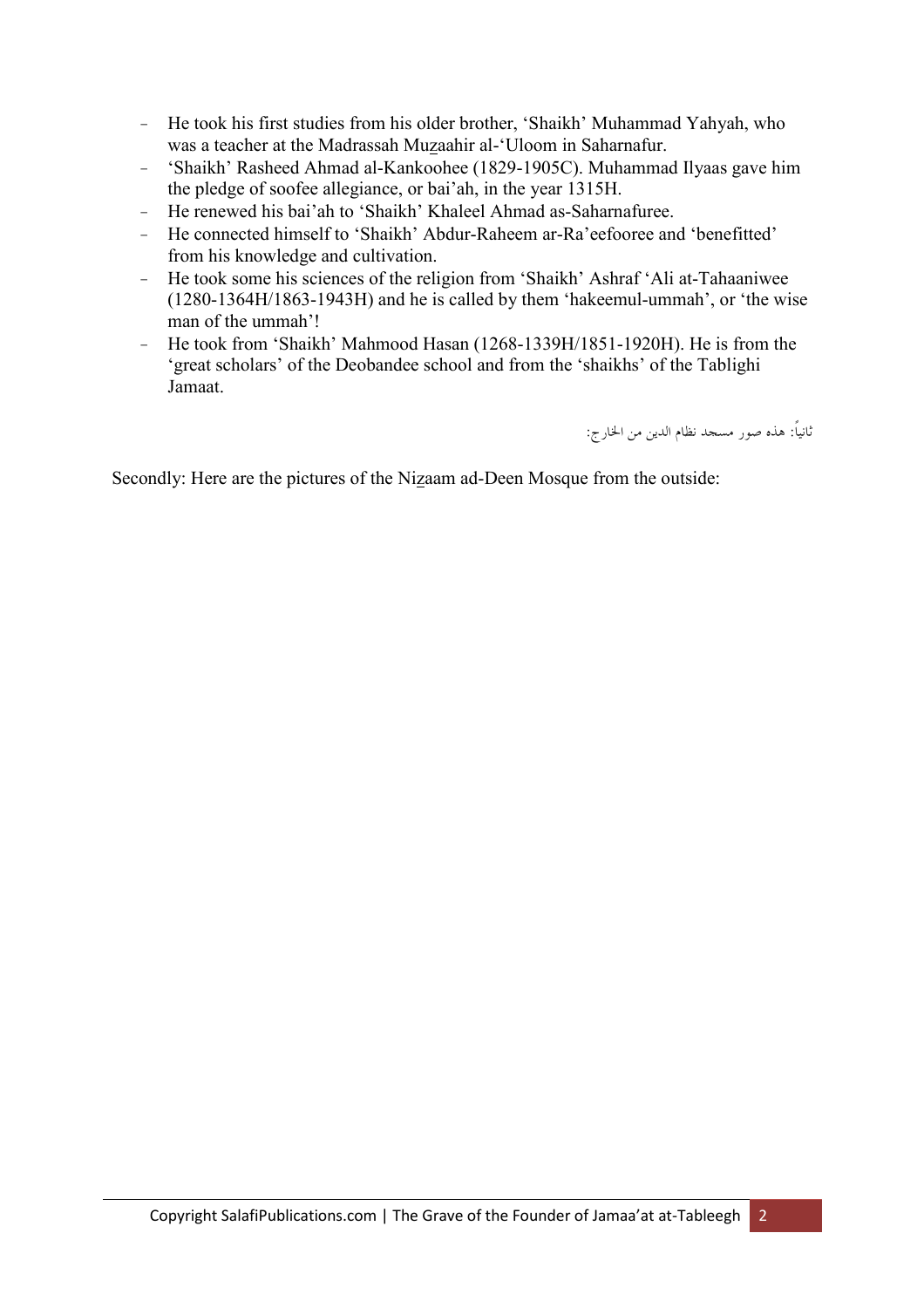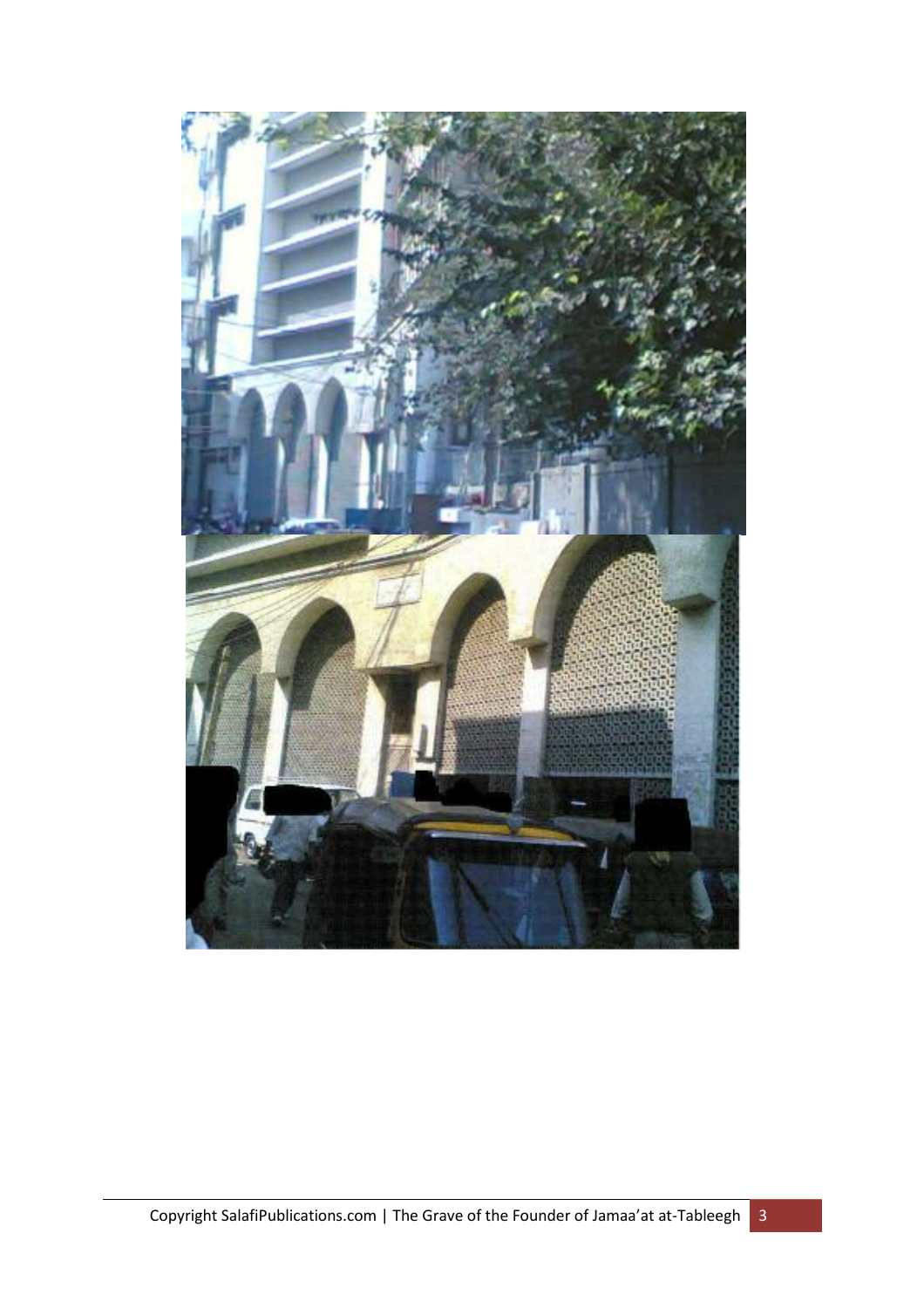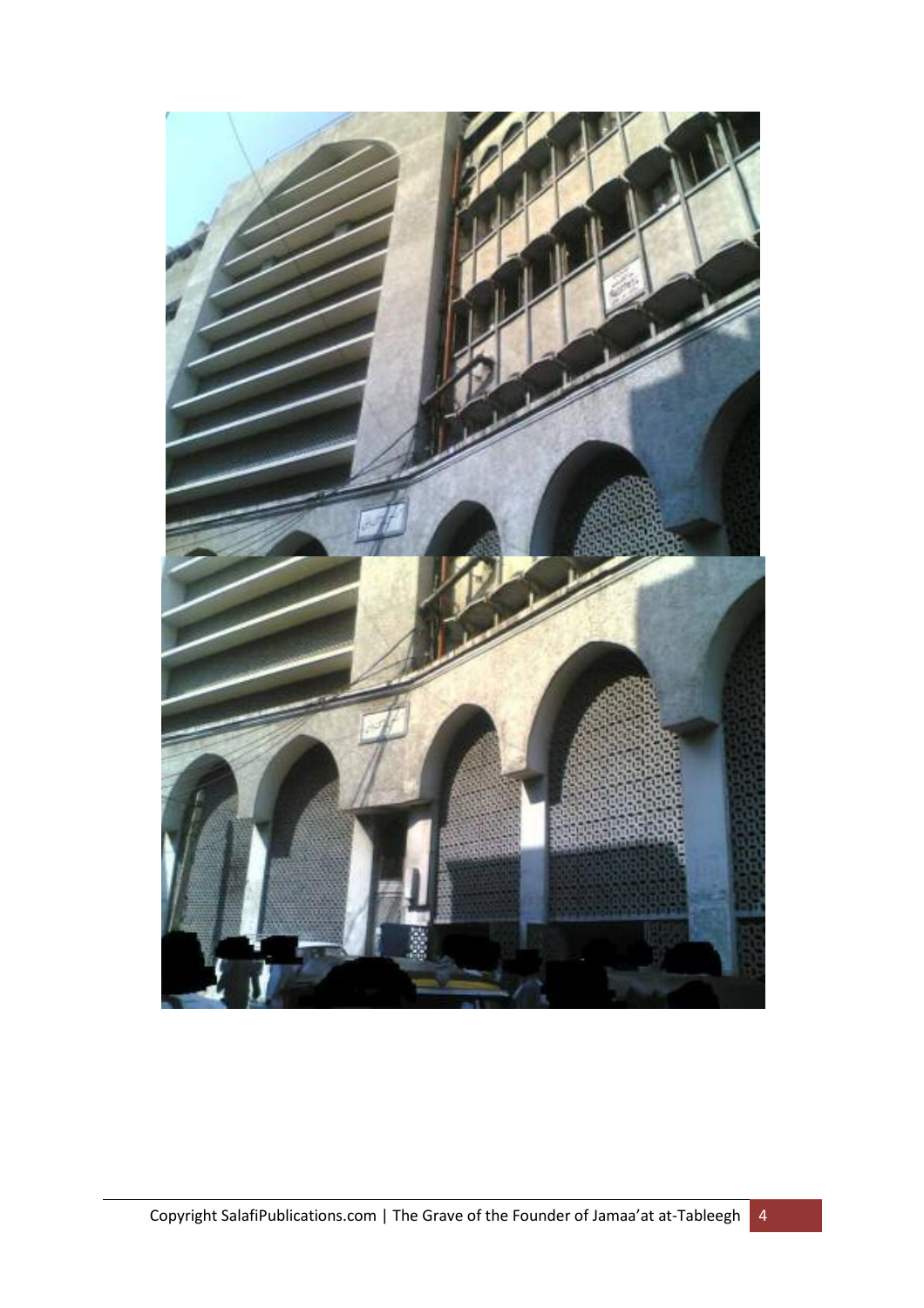وهذه صورة المسحد من الداحل:

Here are pictures of the inside of the mosque.



عند دخول المسجد طلبت من المترجم أن يسأل عن قبر محمد إلياس فلما سأل أحد الموجودين رد مباشرة: مولانا محمد إلياس، ثم ذهب بنا إلى القبر،

Inside the Mosque, I requested from the translator to ask concerning the grave of Muhammad Ilyaas. When he asked one of those present, he responded immediately, "Moulana Muhammad Ilyaas". Then he went with us to the grave.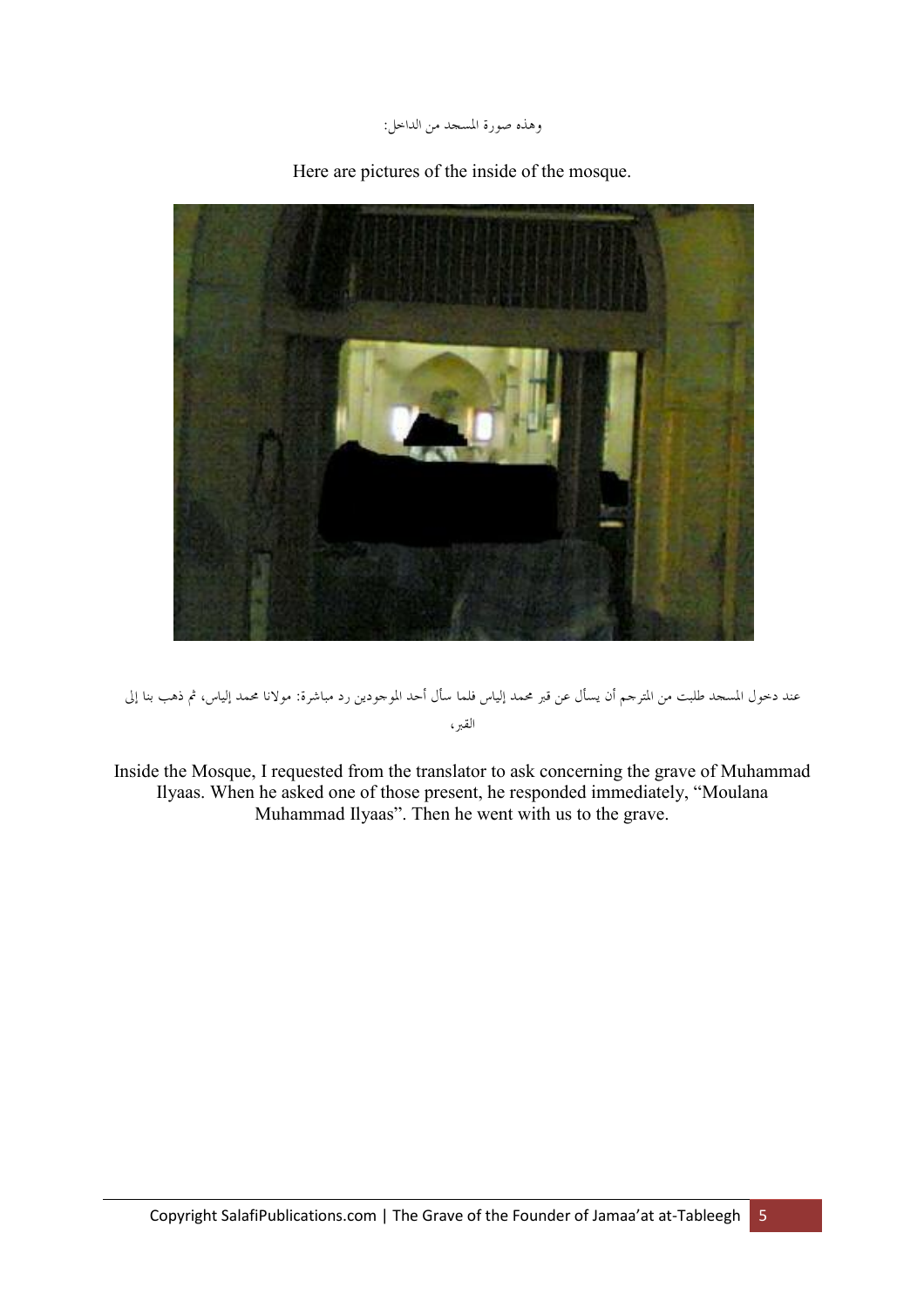وهذه صورة حدار القبر: This is a photo of the wall of the grave.



وهذه صورة النافذة المطلة على القبر وهي مقابل مكان الوضوء مباشرة:

This is a photo of the window leading to the grave. It faces the wudhoo (ablution) facility.

إذا نظرت من داخل هذه النافذة يمكنك بسهولة النظر إلى التربة:

If you look in through this window, then one is able to see the tomb and grave with ease.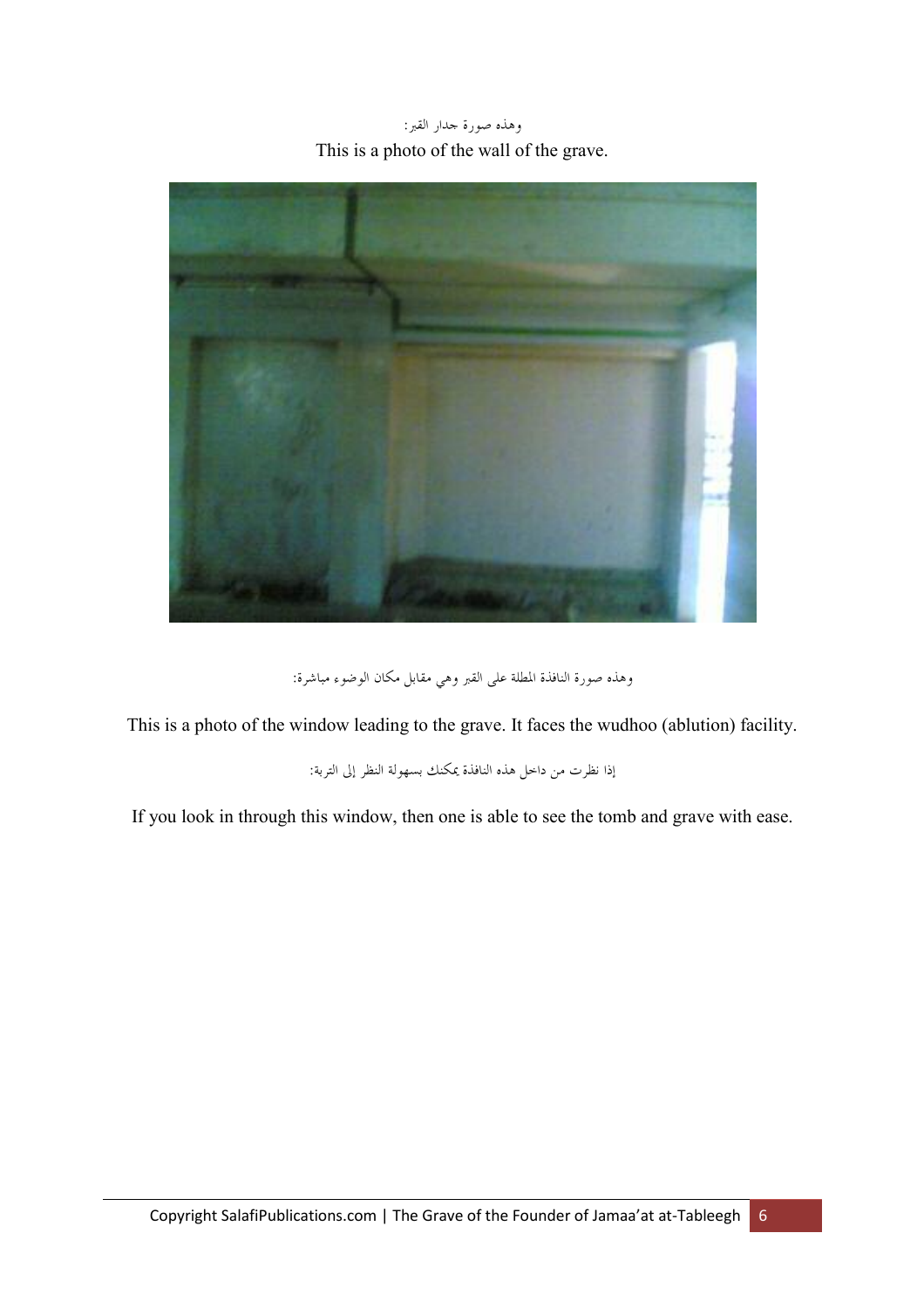

وقد سألته هل تفتح النافذة فقال: لا، ولكن هنا أمامها مكان الدعاء فقط.

When I asked whether the window could be opened, the translator responded, "No. However here, right in front of it, is the place of supplication only."